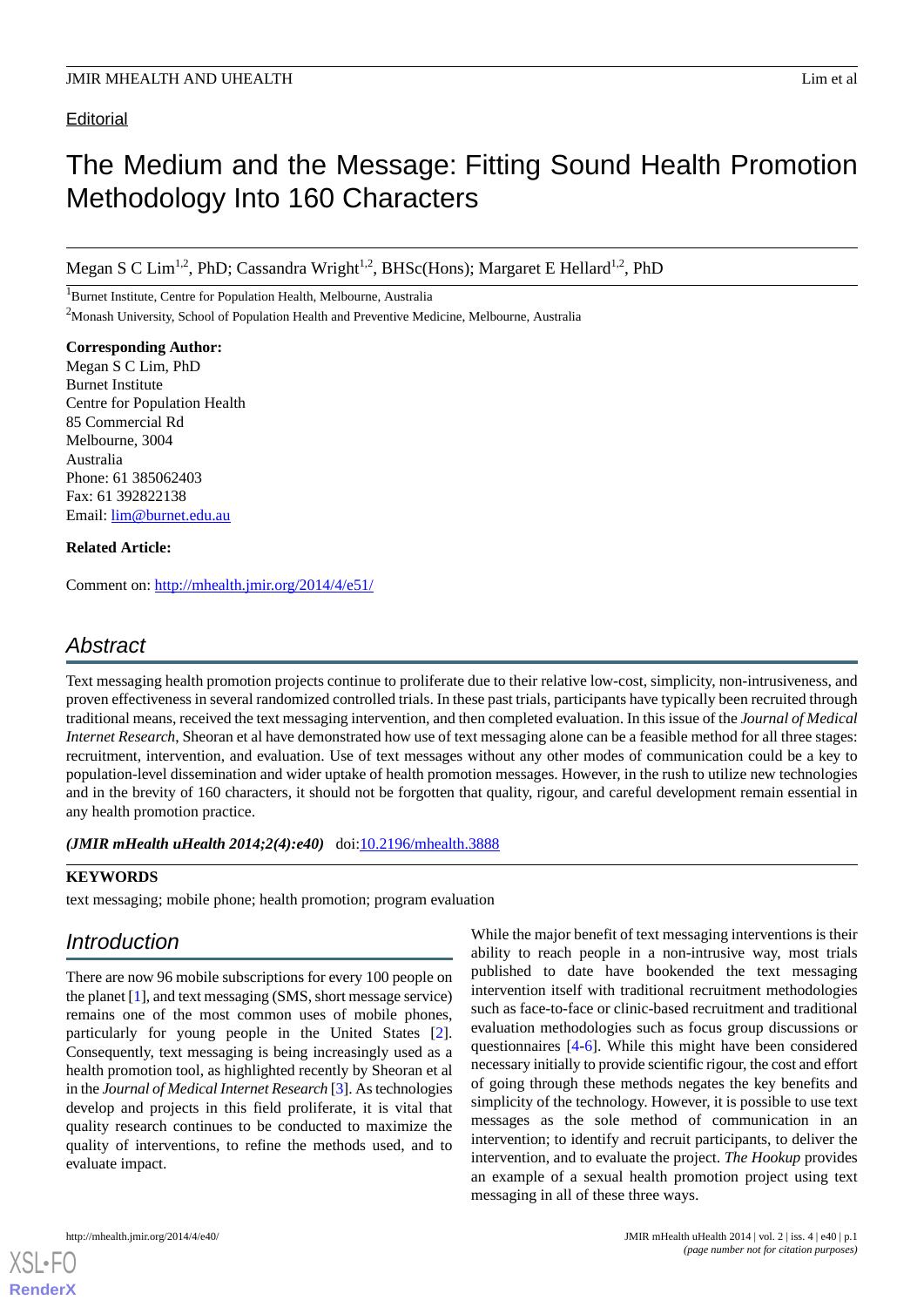#### JMIR MHEALTH AND UHEALTH Lim et al

# *Text Messaging to Recruit Participants*

Text messaging health promotion and research efforts have often relied on starting with face-to-face recruitment [[4\]](#page-2-3). However, this may not be necessary and means that some of the benefits of mobile-delivered health promotion or research are lost—in particular it is more costly, time-consuming and inconvenient for both researchers and participants. Instead, researchers could utilize text messaging to recruit people with whom they have never had any contact with in any other form.

One of the greatest advantages in using text messaging to recruit participants is the feasibility for population-wide dissemination and translation of research into practice; a much lower level of engagement is needed than for other contact methods. This may be particularly salient for young people; other evaluation methods such as postal mail and landline communication have limited reach for this demographic group and may recruit only the most motivated young people. Through mixing technologies and approaches, it may be possible to reach different people who do not normally engage in research. The *Hookup*'s recruitment approach was opt-in, via text messages [\[3](#page-2-2)]. They advertised the service widely at schools, adolescent health centers, and online but had no direct contact with potential participants. Other programs have attempted to attract users through in-person enrollment at festivals or street intercept, and use of mass media [[5,](#page-2-5) [7](#page-2-6)[-9](#page-2-7)].

Probably the most effective and efficient way to recruit participants via text messages is to partner with a telecommunications company or mobile phone provider. This allows individuals' mobile phones to be accessed in large numbers from existing databases with very little effort [\[10](#page-3-0),[11\]](#page-3-1). However, as discussed in depth by Gold et al, this can be problematic when the priorities of the private company and the public health or research organization do not align [\[11](#page-3-1)]. A particular concern is that researchers become dependent on a third party (the private telecommunications company) to conduct their research; for example in one study 316 text message surveys were not delivered due to a mid-study block by a local mobile phone provider [[12\]](#page-3-2), and in another study the telecommunications company elected to censor the content of sexual health promotion messages [\[11](#page-3-1)]. Other important potential limitations to using text messaging to recruit participants are that engagement with the program may be lower, initial participation rates may be lower, and it may not be possible to validate participant characteristics (eg, age and gender) [[11](#page-3-1)[,13](#page-3-3)].

### *Text Messaging as the Intervention*

Sheoran et al report that *The Hookup* project was successful, with 90% of respondents reporting a positive change to their behavior such as testing for sexually transmitted infection (STI) or condom use [\[3](#page-2-2)]. This work supports the findings of several previous trials and reviews [[4,](#page-2-3)[5](#page-2-5),[14-](#page-3-4)[17\]](#page-3-5). However, despite the success of text messaging interventions in sexual health promotion, there remains important research gaps in this area. While several studies have shown impact using text messaging, this does not mean that all text messaging programs will be

effective; significant work is needed to develop effective content. As Ybarra et al, pointed out "many researchers seem to view text messaging as the intervention itself instead of simply a delivery mechanism… Like other interventions, however, the content is a central driver of the behavior change."[[18\]](#page-3-6) There has been limited use of behavior change theory to guide message development in many previous studies [[15\]](#page-3-7). The impact of important variables on the success of a project; including the timing, frequency, duration, tailoring, and interactivity of text messaging has not been fully explored [[4](#page-2-3)[,17](#page-3-5)]. Furthermore, while mHealth sexual health promotion interventions show great promise in developing countries [[19\]](#page-3-8), to date there are no reported RCTs in this setting.

## *Text Messaging to Evaluate the Intervention*

When evaluating a text messaging health promotion intervention, typical outcomes include process measures such as acceptability of the intervention and impact measures such as changes in knowledge and behaviors. Process measures can use a combination of data on number of subscribers, response rates and dropout rates, which should be collated throughout the project. Additionally, participants may be asked to report their opinions about the program generally and the content specifically. Impact measures can also utilize self-report data (eg, in the *Hookup* participants reported whether they had changed their behavior).

Common methods used previously to collect these self-report data include focus group discussions and surveys [[5](#page-2-5)[,8](#page-2-8),[20\]](#page-3-9). However, as Sheoran et al describe, in an intervention where the only contact researchers have with participants is via text messages this may not be feasible. Online evaluation is considerably simpler than 10 years ago now that many recipients can switch from a text message to an online survey instantly on a single device using Web-enabled mobile phones. However, this may bias participation to those who own smartphones and exclude those who choose only to engage with the program via text messaging. An alternative is to use text messages themselves to collect self-report questionnaire data.

Text messaging data collection in research is well established [[12,](#page-3-2)[21-](#page-3-10)[24\]](#page-3-11). This method is effective, low-cost and useful, and achieves good response rates compared to other survey delivery methods [\[12](#page-3-2),[22,](#page-3-12)[25](#page-3-13),[26\]](#page-3-14). The major limitation of text messaging data collection is the number of characters; the 160 character limit can make it difficult to provide sufficient detail to pose clear and valid questions. However, several studies have compared text messaging questionnaire responses to retrospective reports by more traditional survey methodologies and have demonstrated reliability over time in responses [[12,](#page-3-2)[22,](#page-3-12)[25\]](#page-3-13).

An additional benefit of text messaging data collection is that it allows the possibility of using frequent (eg, daily) real-time diary-style data collection. This may improve the reliability of data beyond retrospective questionnaires through decreasing recall bias and is particularly useful for rapidly fluctuating measures (eg, mood)[\[12](#page-3-2),[22,](#page-3-12)[27](#page-3-15)[,28](#page-3-16)]. One concern is that frequent

 $XS$ -FO **[RenderX](http://www.renderx.com/)**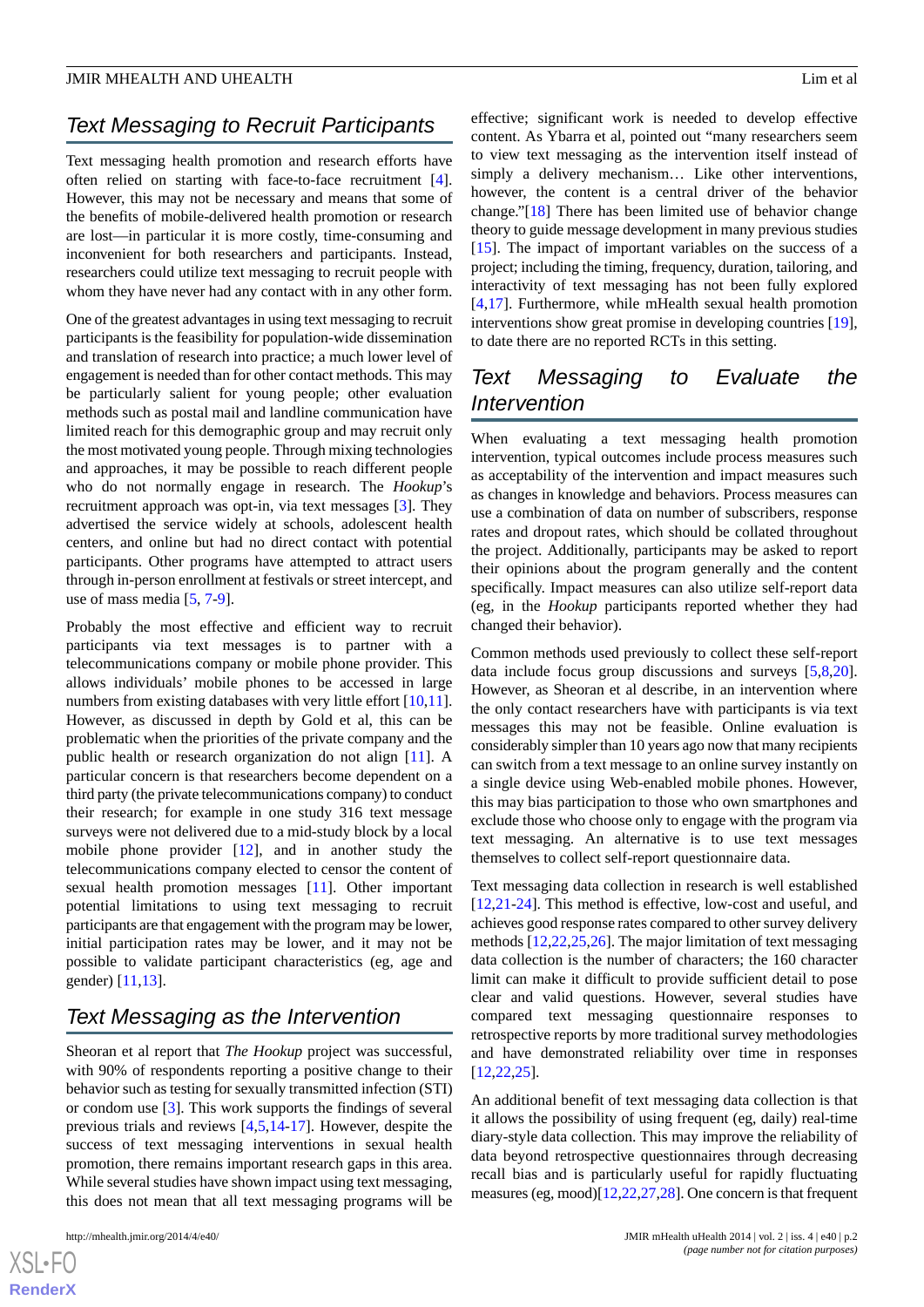#### JMIR MHEALTH AND UHEALTH Lim et al

prompts to complete data collection may influence behavior by serving as a reminder about the behavior in question; for example, one study's participants reported that participating in a weekly text messaging sexual behavior survey made them want to have sex more often [[22\]](#page-3-12).

No matter how they are collected, self-report data are subject to certain biases and limitations [\[29](#page-3-17)]. Objective biological measures (eg, STI test results) would improve validity. Mobile technologies may be a pathway to achieving this; a consortium in the United Kingdom are working to develop mobile phone enabled point-of-care STI diagnostics for STI which link directly to mobile networks [\[30](#page-3-18)]. Other novel technological tools for evaluating the impact of a health promotion project include direct and objective mobile data collection via an app, wearable cameras, or other electronic devices such as accelerometers [[31](#page-4-0)[,32](#page-4-1)]. However, these sorts of devices may not be appropriate or acceptable for measuring sexual health related behaviors.

### *Discussion*

Text messaging interventions have demonstrated effectiveness in several trials, however, there is still much to learn about how

to maximize their impact. As these programs are more broadly implemented, it is important to maintain rigour in development and evaluation. When moving beyond research into health promotion practice, the burden of poor funding and shortage of research-trained staff can prohibit the conduct of high quality evaluation via other methods. Thankfully as discussed above, the text messaging tool lends itself to practical and low-cost intervention delivery, recruitment, and evaluation.

Text messaging health promotion is an exciting area offering many opportunities in implementation and evaluation, but it is vital to ensure we are not leaving behind the theory and evidence that has been carefully developed and tested on other platforms. Even though a text message is only 160 characters long, it does not mean that work in this field requires less careful consideration. While text messaging is a highly promising tool, it is important to remember that text messaging itself is not the answer but only a mode of delivery. Whatever medium we use, we still need to be certain that we are recruiting the right people, delivering the right message, and measuring the right things to conduct successful and rigorous research and health promotion.

### **Acknowledgments**

ML is funded by an Australian Government Department of Health Preventive Health Research Fellowship, CW is funded by an Australian Postgraduate Award from Monash University, MH is funded by a National Health and Medical Research Council Senior Researcher Fellowship. The authors also gratefully acknowledge the contribution of the Victorian Operational Infrastructure Support Program received by the Burnet Institute. No specific funding was received for this work.

### <span id="page-2-0"></span>**Conflicts of Interest**

<span id="page-2-1"></span>None declared.

#### <span id="page-2-2"></span>**References**

- 1. International Telecommunication Union. 2014. Statistics URL: [http://www.itu.int/en/ITU-D/Statistics/Pages/stat/default.](http://www.itu.int/en/ITU-D/Statistics/Pages/stat/default.aspx) [aspx](http://www.itu.int/en/ITU-D/Statistics/Pages/stat/default.aspx) [accessed 2014-09-22] [[WebCite Cache ID 6Slv8UjFK\]](http://www.webcitation.org/6Slv8UjFK)
- <span id="page-2-3"></span>2. Duggan M, Rainie L. Cell Phone Activities 2012. 2012. URL: [http://www.pewinternet.org/2012/11/25/](http://www.pewinternet.org/2012/11/25/cell-phone-activities-2012/) [cell-phone-activities-2012/](http://www.pewinternet.org/2012/11/25/cell-phone-activities-2012/) [accessed 2014-09-22] [\[WebCite Cache ID 6SlvUzvVC\]](http://www.webcitation.org/6SlvUzvVC)
- <span id="page-2-5"></span>3. Sheoran B, Braun RA, Gaarde J, Levine DK. The Hookup: Collaborative Evaluation of a Youth Sexual Health Program Using Short Message Service (SMS) Technology. J Med Internet Res 2014 (forthcoming).
- <span id="page-2-4"></span>4. Fjeldsoe BS, Marshall AL, Miller YD. Behavior change interventions delivered by mobile telephone short-message service. Am J Prev Med 2009 Feb;36(2):165-173. [doi: [10.1016/j.amepre.2008.09.040\]](http://dx.doi.org/10.1016/j.amepre.2008.09.040) [Medline: [19135907](http://www.ncbi.nlm.nih.gov/entrez/query.fcgi?cmd=Retrieve&db=PubMed&list_uids=19135907&dopt=Abstract)]
- <span id="page-2-6"></span>5. Lim MS, Hocking JS, Aitken CK, Fairley CK, Jordan L, Lewis JA, et al. Impact of text and email messaging on the sexual health of young people: a randomised controlled trial. J Epidemiol Community Health 2012 Jan;66(1):69-74. [doi: [10.1136/jech.2009.100396\]](http://dx.doi.org/10.1136/jech.2009.100396) [Medline: [21415232](http://www.ncbi.nlm.nih.gov/entrez/query.fcgi?cmd=Retrieve&db=PubMed&list_uids=21415232&dopt=Abstract)]
- <span id="page-2-8"></span>6. de Tolly KM, Constant D. Integrating mobile phones into medical abortion provision: intervention development, use, and lessons learned from a randomized controlled trial. JMIR Mhealth Uhealth 2014;2(1):e5 [\[FREE Full text\]](http://mhealth.jmir.org/2014/1/e5/) [doi: [10.2196/mhealth.3165](http://dx.doi.org/10.2196/mhealth.3165)] [Medline: [25098569](http://www.ncbi.nlm.nih.gov/entrez/query.fcgi?cmd=Retrieve&db=PubMed&list_uids=25098569&dopt=Abstract)]
- <span id="page-2-7"></span>7. Buis LR, Hirzel L, Turske SA, Des Jardins TR, Yarandi H, Bondurant P. Use of a text message program to raise type 2 diabetes risk awareness and promote health behavior change (part I): assessment of participant reach and adoption. J Med Internet Res 2013;15(12):e281 [\[FREE Full text\]](http://www.jmir.org/2013/12/e281/) [doi: [10.2196/jmir.2928\]](http://dx.doi.org/10.2196/jmir.2928) [Medline: [24356329](http://www.ncbi.nlm.nih.gov/entrez/query.fcgi?cmd=Retrieve&db=PubMed&list_uids=24356329&dopt=Abstract)]
- 8. Gold J, Lim MS, Hocking JS, Keogh LA, Spelman T, Hellard ME. Determining the impact of text messaging for sexual health promotion to young people. Sex Transm Dis 2011 Apr;38(4):247-252. [doi: [10.1097/OLQ.0b013e3181f68d7b\]](http://dx.doi.org/10.1097/OLQ.0b013e3181f68d7b) [Medline: [20966830](http://www.ncbi.nlm.nih.gov/entrez/query.fcgi?cmd=Retrieve&db=PubMed&list_uids=20966830&dopt=Abstract)]
- 9. Lee HY, Koopmeiners JS, Rhee TG, Raveis VH, Ahluwalia JS. Mobile phone text messaging intervention for cervical cancer screening: changes in knowledge and behavior pre-post intervention. J Med Internet Res 2014;16(8):e196 [\[FREE](http://www.jmir.org/2014/8/e196/) [Full text\]](http://www.jmir.org/2014/8/e196/) [doi: [10.2196/jmir.3576](http://dx.doi.org/10.2196/jmir.3576)] [Medline: [25164545\]](http://www.ncbi.nlm.nih.gov/entrez/query.fcgi?cmd=Retrieve&db=PubMed&list_uids=25164545&dopt=Abstract)

[XSL](http://www.w3.org/Style/XSL)•FO **[RenderX](http://www.renderx.com/)**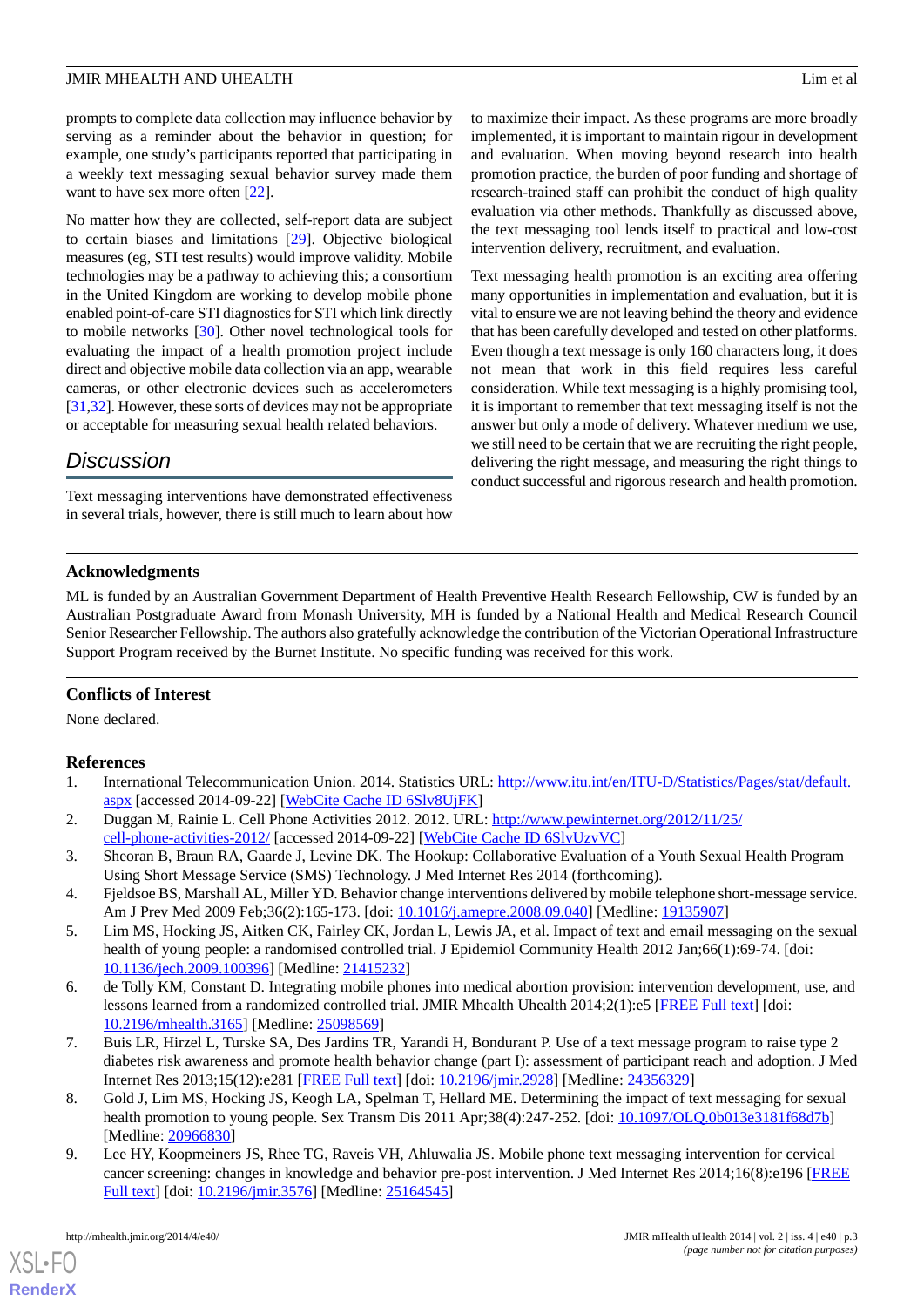### JMIR MHEALTH AND UHEALTH Lim et al

- <span id="page-3-0"></span>10. Chib A, Wilkin H, Ling LX, Hoefman B, Van Biejma H. You have an important message! Evaluating the effectiveness of a text message HIV/AIDS campaign in Northwest Uganda. J Health Commun 2012;17 Suppl 1:146-157. [doi: [10.1080/10810730.2011.649104\]](http://dx.doi.org/10.1080/10810730.2011.649104) [Medline: [22548607\]](http://www.ncbi.nlm.nih.gov/entrez/query.fcgi?cmd=Retrieve&db=PubMed&list_uids=22548607&dopt=Abstract)
- <span id="page-3-2"></span><span id="page-3-1"></span>11. Gold J, Hellard M, Lim M, Dixon H, Wakefield M, Aitken C. Public-Private Partnerships for Health Promotion. American Journal of Health Education 2012 Jul;43(4):250-253. [doi: [10.1080/19325037.2012.10599243\]](http://dx.doi.org/10.1080/19325037.2012.10599243)
- 12. Curran K, Mugo NR, Kurth A, Ngure K, Heffron R, Donnell D, et al. Daily short message service surveys to measure sexual behavior and pre-exposure prophylaxis use among Kenyan men and women. AIDS Behav 2013 Nov;17(9):2977-2985. [doi: <u>[10.1007/s10461-013-0510-4](http://dx.doi.org/10.1007/s10461-013-0510-4)</u>] [Medline: [23695519\]](http://www.ncbi.nlm.nih.gov/entrez/query.fcgi?cmd=Retrieve&db=PubMed&list_uids=23695519&dopt=Abstract)
- <span id="page-3-4"></span><span id="page-3-3"></span>13. Kew S. Text messaging: an innovative method of data collection in medical research. BMC Res Notes 2010;3:342 [[FREE](http://www.biomedcentral.com/1756-0500/3/342) [Full text\]](http://www.biomedcentral.com/1756-0500/3/342) [doi: [10.1186/1756-0500-3-342](http://dx.doi.org/10.1186/1756-0500-3-342)] [Medline: [21172018](http://www.ncbi.nlm.nih.gov/entrez/query.fcgi?cmd=Retrieve&db=PubMed&list_uids=21172018&dopt=Abstract)]
- <span id="page-3-7"></span>14. Cole-Lewis H, Kershaw T. Text messaging as a tool for behavior change in disease prevention and management. Epidemiol Rev 2010 Apr;32(1):56-69 [\[FREE Full text\]](http://europepmc.org/abstract/MED/20354039) [doi: [10.1093/epirev/mxq004](http://dx.doi.org/10.1093/epirev/mxq004)] [Medline: [20354039](http://www.ncbi.nlm.nih.gov/entrez/query.fcgi?cmd=Retrieve&db=PubMed&list_uids=20354039&dopt=Abstract)]
- 15. Free C, Phillips G, Galli L, Watson L, Felix L, Edwards P, et al. The effectiveness of mobile-health technology-based health behaviour change or disease management interventions for health care consumers: a systematic review. PLoS Med 2013;10(1):e1001362 [\[FREE Full text](http://dx.plos.org/10.1371/journal.pmed.1001362)] [doi: [10.1371/journal.pmed.1001362](http://dx.doi.org/10.1371/journal.pmed.1001362)] [Medline: [23349621](http://www.ncbi.nlm.nih.gov/entrez/query.fcgi?cmd=Retrieve&db=PubMed&list_uids=23349621&dopt=Abstract)]
- <span id="page-3-5"></span>16. Gold J, Aitken CK, Dixon HG, Lim MS, Gouillou M, Spelman T, et al. A randomised controlled trial using mobile advertising to promote safer sex and sun safety to young people. Health Educ Res 2011 Oct;26(5):782-794 [\[FREE Full text\]](http://her.oxfordjournals.org/cgi/pmidlookup?view=long&pmid=21447750) [doi: [10.1093/her/cyr020\]](http://dx.doi.org/10.1093/her/cyr020) [Medline: [21447750\]](http://www.ncbi.nlm.nih.gov/entrez/query.fcgi?cmd=Retrieve&db=PubMed&list_uids=21447750&dopt=Abstract)
- <span id="page-3-6"></span>17. De Leon E, Fuentes LW, Cohen JE. Characterizing periodic messaging interventions across health behaviors and media: systematic review. J Med Internet Res 2014;16(3):e93 [\[FREE Full text](http://www.jmir.org/2014/3/e93/)] [doi: [10.2196/jmir.2837\]](http://dx.doi.org/10.2196/jmir.2837) [Medline: [24667840](http://www.ncbi.nlm.nih.gov/entrez/query.fcgi?cmd=Retrieve&db=PubMed&list_uids=24667840&dopt=Abstract)]
- <span id="page-3-8"></span>18. Ybarra ML, Holtrop JS, Bağci Bosi AT, Emri S. Design considerations in developing a text messaging program aimed at smoking cessation. J Med Internet Res 2012;14(4):e103 [[FREE Full text](http://www.jmir.org/2012/4/e103/)] [doi: [10.2196/jmir.2061](http://dx.doi.org/10.2196/jmir.2061)] [Medline: [22832182](http://www.ncbi.nlm.nih.gov/entrez/query.fcgi?cmd=Retrieve&db=PubMed&list_uids=22832182&dopt=Abstract)]
- <span id="page-3-9"></span>19. Vahdat HL, L'Engle KL, Plourde KF, Magaria L, Olawo A. There are some questions you may not ask in a clinic: providing contraception information to young people in Kenya using SMS. Int J Gynaecol Obstet 2013 Nov;123 Suppl 1:e2-e6 [\[FREE](http://linkinghub.elsevier.com/retrieve/pii/S0020-7292(13)00382-2) [Full text\]](http://linkinghub.elsevier.com/retrieve/pii/S0020-7292(13)00382-2) [doi: [10.1016/j.ijgo.2013.07.009\]](http://dx.doi.org/10.1016/j.ijgo.2013.07.009) [Medline: [24012514\]](http://www.ncbi.nlm.nih.gov/entrez/query.fcgi?cmd=Retrieve&db=PubMed&list_uids=24012514&dopt=Abstract)
- <span id="page-3-10"></span>20. Wilkins A, Mak DB. . . . Sending out an SMS: an impact and outcome evaluation of the Western Australian Department of Health's 2005 chlamydia campaign. Health Promot J Austr 2007 Aug;18(2):113-120. [Medline: [17663646](http://www.ncbi.nlm.nih.gov/entrez/query.fcgi?cmd=Retrieve&db=PubMed&list_uids=17663646&dopt=Abstract)]
- <span id="page-3-12"></span>21. Whitford HM, Donnan PT, Symon AG, Kellett G, Monteith-Hodge E, Rauchhaus P, et al. Evaluating the reliability, validity, acceptability, and practicality of SMS text messaging as a tool to collect research data: results from the Feeding Your Baby project. J Am Med Inform Assoc 2012;19(5):744-749 [[FREE Full text](http://jamia.bmj.com/cgi/pmidlookup?view=long&pmid=22539081)] [doi: [10.1136/amiajnl-2011-000785](http://dx.doi.org/10.1136/amiajnl-2011-000785)] [Medline: [22539081](http://www.ncbi.nlm.nih.gov/entrez/query.fcgi?cmd=Retrieve&db=PubMed&list_uids=22539081&dopt=Abstract)]
- 22. Lim MS, Sacks-Davis R, Aitken CK, Hocking JS, Hellard ME. Randomised controlled trial of paper, online and SMS diaries for collecting sexual behaviour information from young people. J Epidemiol Community Health 2010 Oct;64(10):885-889. [doi: [10.1136/jech.2008.085316\]](http://dx.doi.org/10.1136/jech.2008.085316) [Medline: [19767322\]](http://www.ncbi.nlm.nih.gov/entrez/query.fcgi?cmd=Retrieve&db=PubMed&list_uids=19767322&dopt=Abstract)
- <span id="page-3-13"></span><span id="page-3-11"></span>23. Bexelius C, Merk H, Sandin S, Ekman A, Nyrén O, Kühlmann-Berenzon S, et al. SMS versus telephone interviews for epidemiological data collection: feasibility study estimating influenza vaccination coverage in the Swedish population. Eur J Epidemiol 2009;24(2):73-81. [doi: [10.1007/s10654-008-9306-7](http://dx.doi.org/10.1007/s10654-008-9306-7)] [Medline: [19082745\]](http://www.ncbi.nlm.nih.gov/entrez/query.fcgi?cmd=Retrieve&db=PubMed&list_uids=19082745&dopt=Abstract)
- <span id="page-3-14"></span>24. Lagerros YT, Sandin S, Bexelius C, Litton JE, Löf M. Estimating physical activity using a cell phone questionnaire sent by means of short message service (SMS): a randomized population-based study. Eur J Epidemiol 2012 Jul;27(7):561-566. [doi: [10.1007/s10654-012-9708-4](http://dx.doi.org/10.1007/s10654-012-9708-4)] [Medline: [22744733\]](http://www.ncbi.nlm.nih.gov/entrez/query.fcgi?cmd=Retrieve&db=PubMed&list_uids=22744733&dopt=Abstract)
- <span id="page-3-15"></span>25. Ybarra ML, Holtrop JS, Prescott TL, Strong D. Process evaluation of a mHealth program: Lessons learned from Stop My Smoking USA, a text messaging-based smoking cessation program for young adults. Patient Educ Couns 2014 Jul 17. [doi: [10.1016/j.pec.2014.07.009\]](http://dx.doi.org/10.1016/j.pec.2014.07.009) [Medline: [25103183](http://www.ncbi.nlm.nih.gov/entrez/query.fcgi?cmd=Retrieve&db=PubMed&list_uids=25103183&dopt=Abstract)]
- <span id="page-3-16"></span>26. Khosropour CM, Johnson BA, Ricca AV, Sullivan PS. Enhancing retention of an Internet-based cohort study of men who have sex with men (MSM) via text messaging: randomized controlled trial. J Med Internet Res 2013;15(8):e194 [[FREE](http://www.jmir.org/2013/8/e194/) [Full text\]](http://www.jmir.org/2013/8/e194/) [doi: [10.2196/jmir.2756](http://dx.doi.org/10.2196/jmir.2756)] [Medline: [23981905\]](http://www.ncbi.nlm.nih.gov/entrez/query.fcgi?cmd=Retrieve&db=PubMed&list_uids=23981905&dopt=Abstract)
- <span id="page-3-17"></span>27. Garcia C, Hardeman RR, Kwon G, Lando-King E, Zhang L, Genis T, et al. Teenagers and texting: use of a youth ecological momentary assessment system in trajectory health research with latina adolescents. JMIR Mhealth Uhealth 2014;2(1):e3 [[FREE Full text](http://mhealth.jmir.org/2014/1/e3/)] [doi: [10.2196/mhealth.2576\]](http://dx.doi.org/10.2196/mhealth.2576) [Medline: [25098355](http://www.ncbi.nlm.nih.gov/entrez/query.fcgi?cmd=Retrieve&db=PubMed&list_uids=25098355&dopt=Abstract)]
- <span id="page-3-18"></span>28. Schnall R, Okoniewski A, Tiase V, Low A, Rodriguez M, Kaplan S. Using text messaging to assess adolescents' health information needs: an ecological momentary assessment. J Med Internet Res 2013;15(3):e54 [\[FREE Full text\]](http://www.jmir.org/2013/3/e54/) [doi: [10.2196/jmir.2395](http://dx.doi.org/10.2196/jmir.2395)] [Medline: [23467200](http://www.ncbi.nlm.nih.gov/entrez/query.fcgi?cmd=Retrieve&db=PubMed&list_uids=23467200&dopt=Abstract)]
- 29. Catania JA, Gibson DR, Chitwood DD, Coates TJ. Methodological problems in AIDS behavioral research: influences on measurement error and participation bias in studies of sexual behavior. Psychol Bull 1990 Nov;108(3):339-362. [Medline: [2270232\]](http://www.ncbi.nlm.nih.gov/entrez/query.fcgi?cmd=Retrieve&db=PubMed&list_uids=2270232&dopt=Abstract)
- 30. UKCRC translational infection research initiative consortium. electronic self testing instruments for sexually transmitted infections URL: <http://www.esti2.org.uk/node/68> [accessed 2014-09-22] [\[WebCite Cache ID 6SlvbykMy](http://www.webcitation.org/6SlvbykMy)]

[XSL](http://www.w3.org/Style/XSL)•FO **[RenderX](http://www.renderx.com/)**